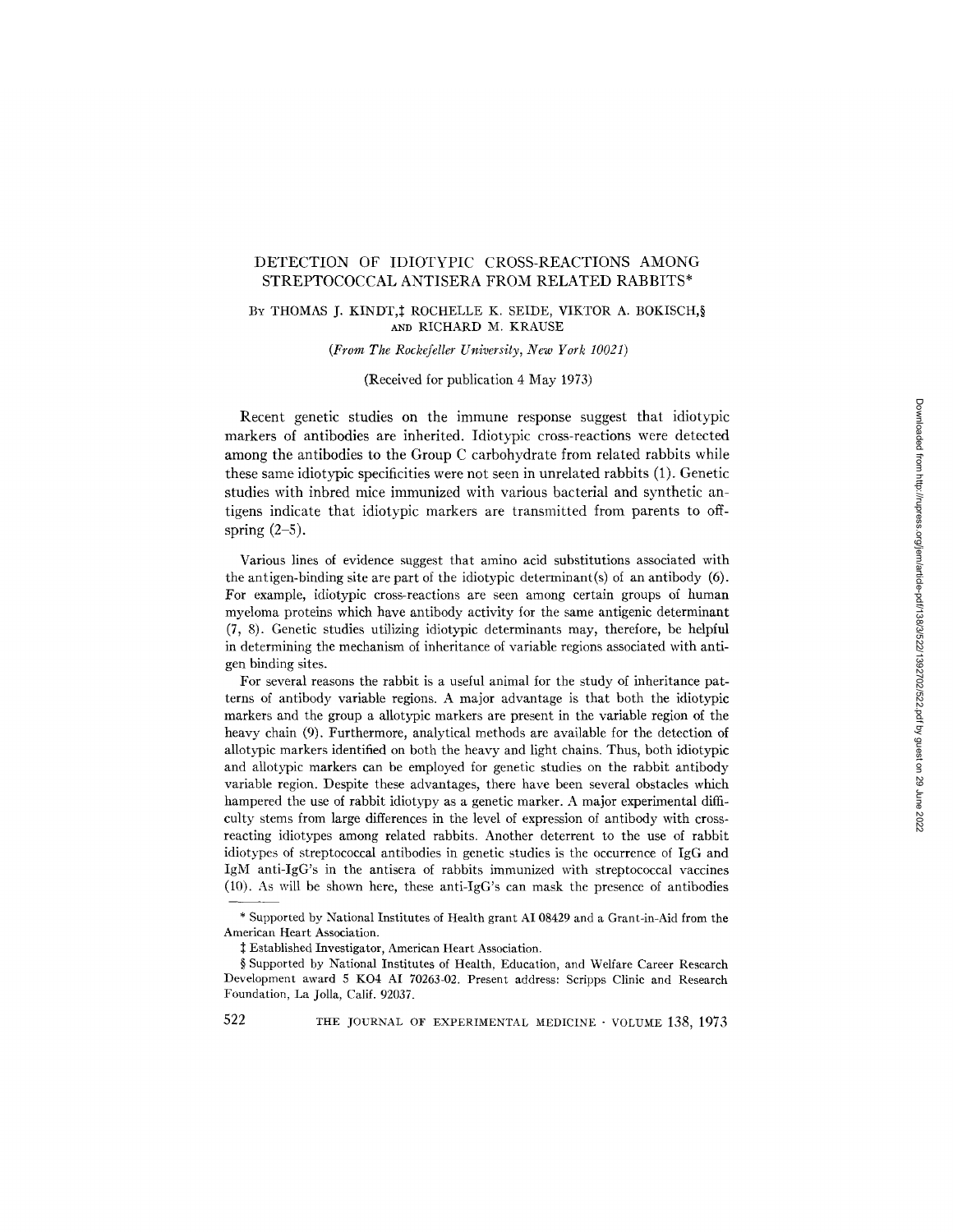with idiotypic cross-specificity in certain test systems such as quantitative precipitin inhibition. Use of alternative methods can circumvent this effect.

In an earlier report (1), idiotypic cross-reactions were detected among the Group C antibodies from rabbits inbred for several generations. The idiotypic antisera to detect this idiotypic cross-reaction had been prepared in guinea pigs and absorbed with pooled rabbit IgG. Such idiotypic antisera probably detect a broader specificity in the variable region than do the idiotypic antisera prepared in the same species. The present study demonstrates that idiotypic cross-reactions detected by idiotypic antisera prepared in allotypically matched rabbits are commonly seen among streptococcal Group C antibodies produced in related rabbits, but are rarely detected among antibodies from unrelated rabbits.

#### *Materials and Methods*

*General.--Techniques* for preparation of streptococcal vaccines, immunization of rabbits, cellulose acetate electrophoresis, and serologic techniques for antibody determinations have been previously described (11, 12). Isolation of IgG, preparation of antiallotype sera, and radiolabeling techniques have also been previously described (13). Antibodies were isolated by immunoabsorbent columns and further purified by agarose block electrophoresis. Antibody preparations were tested for homogeneity as previously described (11). Heavy and light chains were separated by the method of Fleischman et al. (14), and recombinations of heavy and light chains carried out as described by Kindt et al. (15).

*Preparation of Idiotypic Antisera.--Idiotypic* antisera were prepared against isolated proband antibodies. A 1 ml saline suspension of homogeneous antibodies, cross-linked by the gluteraldehyde method described by Daughtery et al. (16), and containing approximately 1 mg of protein, was homogenized with 1 ml of complete Freuud's adjuvant and injected subscapularly at 3-wk intervals into allotypically matched rabbits. 3 wk after the third injection, the rabbits were given an intravenous (i.v.) injection of 1 ml of homogenized gluteraldehyde cross-linked antibodies. The rabbits were bled at 2-wk intervals throughout the immunization period. Solidification of antisera was carried out by the ethylchloroformate  $(ECF)^1$  procedure of Avrameas and Ternynck (17).

*Detection of Idiotypes and Cross-Idiotypic Specificities.--Idiotypes* were determined by radioprecipitin analysis and radioprecipitin inhibition (RPI) tests, radiobinding and radiobinding inhibition (RBI) analysis, and hemagglutination and hemagglutination inhibition (HI) tests.

*Radioprecipitin Analysis.--Precipitin* analyses for detection of idiotypic determinants were carried out on the radiolabeled proband antibodies as previously described by Kindt et al. (13) using 5  $\mu$ g of radiolabeled antibody and increasing amounts of the appropriate antiserum.

Radioprecipitin inhibition tests were carried out as previously described. In the inhibition studies described here, whole antistreptococcal sera were used as inhibitors. These were added to a predetermined amount of anfi-idiotype sera which was chosen to achieve antigen excess with respect to  $125I$ -labeled proband antibody. The inhibitor and idiotypic antisera were mixed and incubated for 2 h at room temperature before the addition of radiolabeled proband antibody. After this addition, the tubes were again mixed and incubated 2 h at room tempera-

*<sup>1</sup> Abbreviations used in this paper:* BSA, bovine serum albumin; ECF, ethylchloroformate; HI, hemagglutination inhibition; RBI, radiobinding inhibition; RPI, radioprecipition inhibition.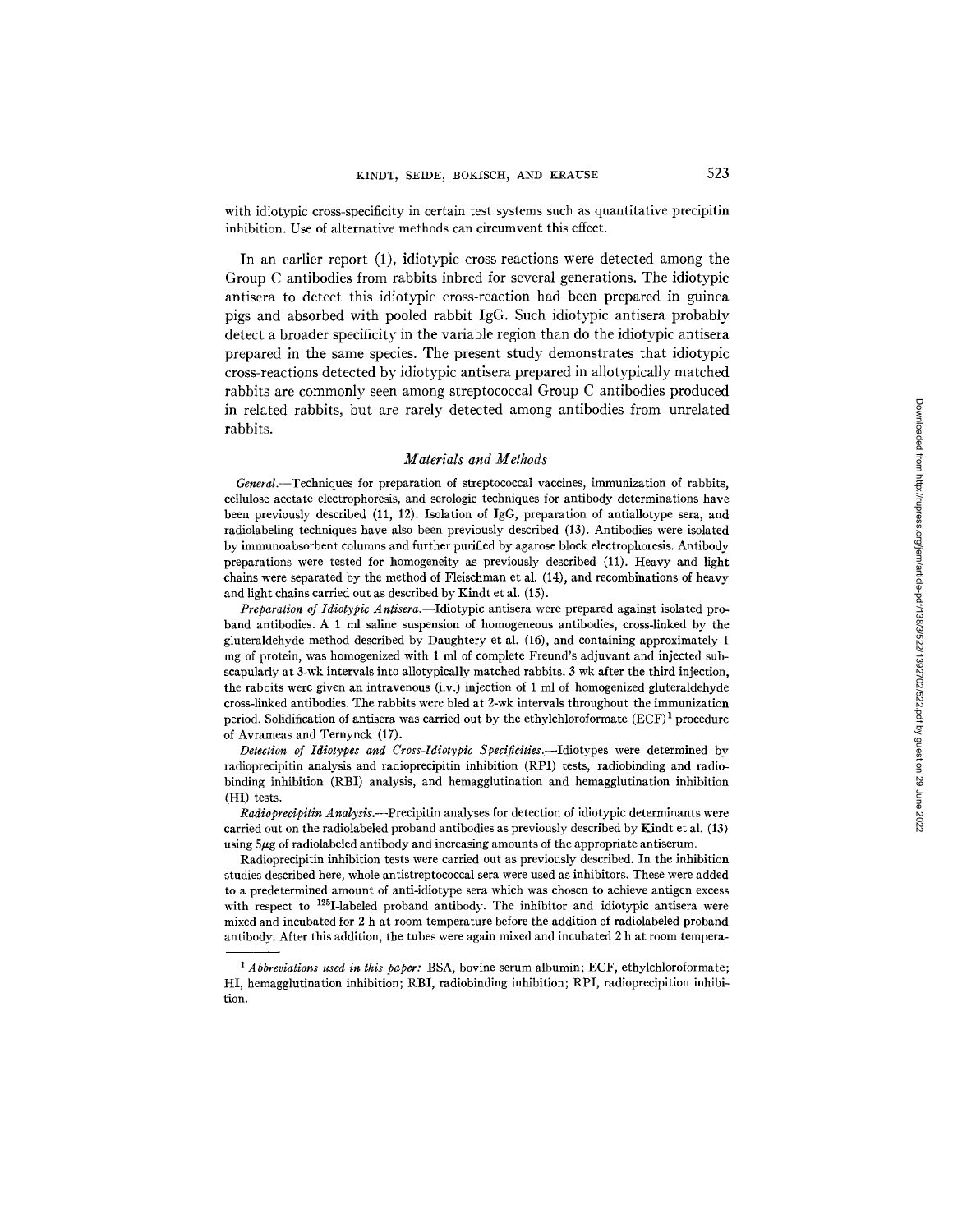ture and then overnight at 4°C. Centrifugation, radiocounting, and calculations were carried out as previously described (13).

*Radiobinding Analysis.*---Binding analyses were carried out in similar fashion to the precipitin analysis described above except that ECF solidified antisera were used. In these assays, 0.5  $\mu$ g of <sup>125</sup>I-labeled antibody and various dilutions of the solid idiotypic antiserum suspension were used to construct binding curves. The labeled antibodies were added first and the tubes were mixed immediately upon addition of the solid idiotypic antisera. The tubes were then mixed on a rotary shaker for 3 h at room temperature and allowed to sit overnight at 4°C.

RBI tests for the detection of idiotypic markers were carried out using whole streptococcal antisera, isolated IgG, and antibody fractions as inhibitors. A point in antigen excess with respect to the proband antibody was chosen. The inhibitor was added to solid antisera with mixing and the radiolabeled proband added, and the tubes were mixed again. The tubes were shaken and incubated as in the direct binding procedure. Centrifugation and calculations were similar to those performed for the precipitation tests.

*Hemagglutinalion and Hemagglutination Inhibition Assays for Detection of Idiotypic Cross-Reactlons.--Hemagglutination* reactions utilized rabbit type F red blood cells (RBC) coated with antibody preparations by the chromic chloride method of Gold and Fudenberg (18). The reactions were carried out in plastic microtiter plates (Linbro, New Haven, Conn.) Antisera titers were determined by addition of 50  $\mu$ l of serial dilutions of antisera to the wells followed by addition of 50  $\mu$ l of a 2% suspension of coated RBC's in hemagglutination buffer (Difco Laboratories, Detroit, Mich.) containing  $1\%$  bovine serum albumin (BSA). The plates were covered and stored at 4°C. They were read after 2 h and again after incubation overnight. Titers were recorded as the reciprocal of the dilution in the last well to show visible hemagglutination. Each coated RBC preparation was checked with several antiallotype sera for the presence of appropriate allotypic markers and absence of nonspecific agglutination. Each antiserum was tested for agglutination with uncoated rabbit RBC.

HI reactions to detect idiotypic cross-reactions utilized the dilution of antisera present in the well before that containing the last agglutinated cell suspension. 50  $\mu$ l amounts of inhibitors were serially diluted and  $25 \mu$  of the appropriate dilution of antisera was added to each well. After mixing, 25  $\mu$ l of a 4% suspension of coated RBC's was added. Plates were incubated and scored as before.

When whole streptococcal antisera were used as inhibitors, it was necessary to check for agglutination of the coated RBC's caused by anti-IgG in the antisera (10). Preliminary experiments indicated that few, if any, streptococcal antisera would agglutinate cells coated with homogeneous antibodies when the test sera were diluted 1:10. For this reason, an initial 1:10 dilution of all antisera was used in the HI test to detect idiotypic cross-reaction.

HI experiments were scored according to the concentration of the sample in micrograms per milliliter of IgG in the last well which inhibited agglutination (that is, the last well where visible settling of the coated RBC's occurred). The percentage of the total immune IgG in the test antisera which had idiotypic cross-specificity was calculated by comparison of the IgG concentration of the test sample to that of the homologous inhibitor sample that gave similar inhibition. In a typical experiment, a solution of 1  $\mu$ g/ml of the antibody used to coat the RBC's would be the last dilution to give clear inhibition. If a test serum dilution containing 500  $\mu$ g/ml of IgG from a related rabbit gave similar inhibition, it could then be calculated that 1 in 500 or  $0.2\%$  of the IgG molecules present in the test sample had the cross-idiotypic specificity. The limit of detection in the assay, used in this way was about 0.1% (1  $\mu$ g/ml in total of 1 mg/ml IgG) cross-reacting antibody. This limit is set because of the aforementioned 1:10 dilution of the antisera which is done to circumvent the problem of nonspecific agglutination caused by the anti-IgG present in the antistreptocoecal sera tested.

*Measurement of A nli-IgG Levels.* Anti-IgG levels were measured by methods described by Bokisch et al. (10). 19S anti-IgG was measured by a hemagglutination assay using rabbit F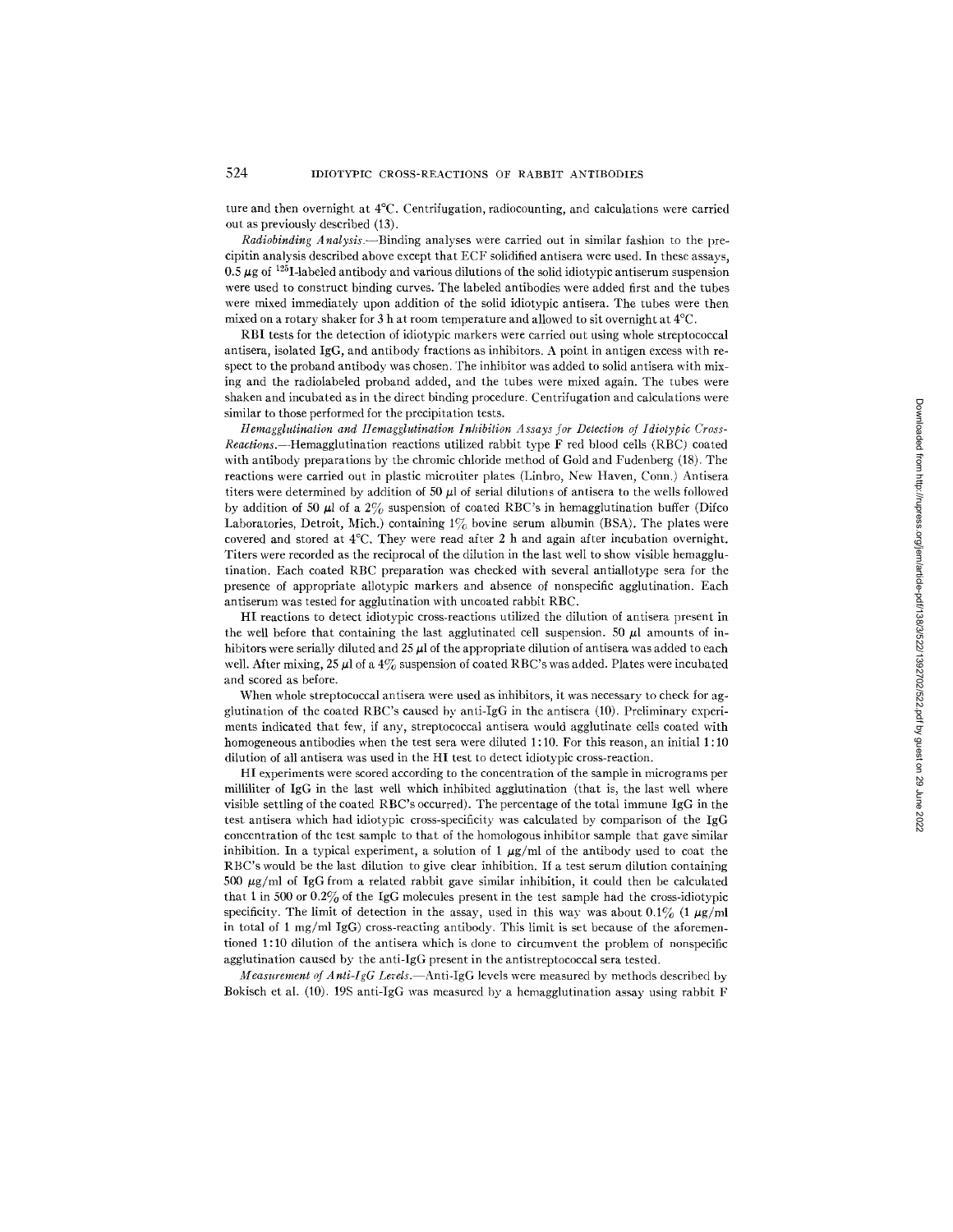RBC's coated with anti-F and 7S anti-IgG was determined by a heterologous coprecipitation method. The 19S and 7S anti-IgGs were separated on Sephadex G-200 (100  $\times$  2.5 cm). The IgG and IgM concentrations in the individual fractions were measured by the radial diffusion method of Mancini et al. (19).

### RESULTS

Prior studies on familial idiotypic cross-reactions employed antibodies to Group C carbohydrate which were obtained from members of a closed rabbit colony which had been immunized with Group C streptococci (1). Since the completion of that work, this colony has been continually inbred during the last 2 yr. The Group C antisera from all the rabbits used in the previous study, as well as those born in the interval, served as the basis for this work.

Rabbit 3412 of the  $F_2$  generation of this inbred family was selected as one of the probands because its antiserum contained a major antibody component with restricted heterogeneity. This antibody was readily isolated by preparative agarose electrophoresis. The isolated antibody was homogeneous by various criteria including a single amino acid sequence for the first 20 N-terminal residues of the light chain. The rabbit was allotype  $a2,3/b4$  and the purified antibody was a2/b4.

The other proband rabbit was 2690, and antiserum from this rabbit also contained a predominant monodisperse antibody component. The antibody was isolated by agarose block electrophoresis, and immunoadsorbent chromatography. This antibody has been the subject of extensive structural studies which point to molecular uniformity  $(20)$ .

Several methods were employed to detect idiotypic cross-reactions. With some methods the results were influenced by the presence of anti-IgG's in the streptococcal antisera. HI was finally selected for the bulk of the work reported for reasons discussed below. Before results with this method are presented, however, efforts to detect idiotypic-cross-reactions with the RPI test will be described, because in this case, it was shown that anti-IgG's in the streptococcal antisera obscured the detection of idiotypic cross-reactions.

*Influence of Anti-IgG's on Detection of Idiotypic Cross-Reactions.*—In the initial studies on the search for cross-reactions to the idiotype of antibody 3412, the RPI test was selected because the anti-3412 idiotypic antiserum precipitated 70% of the isolated 3412 antibody. It was anticipated that addition of antisera from other rabbits containing cross-reacting antibodies would inhibit the precipitation of  $[^{125}]$  3412 antibody in the RPI test, whereas no inhibition would be observed with antisera in which such antibodies were absent. What, in fact, occurred was that the Group C antisera from almost all rabbits of the pedigree enhanced the amount of precipitation over that observed in the control.

It was postulated that 19S and 7S anti-IgG's which occur in virtually all antistreptococcal antisera might be the cause of the enhanced precipitation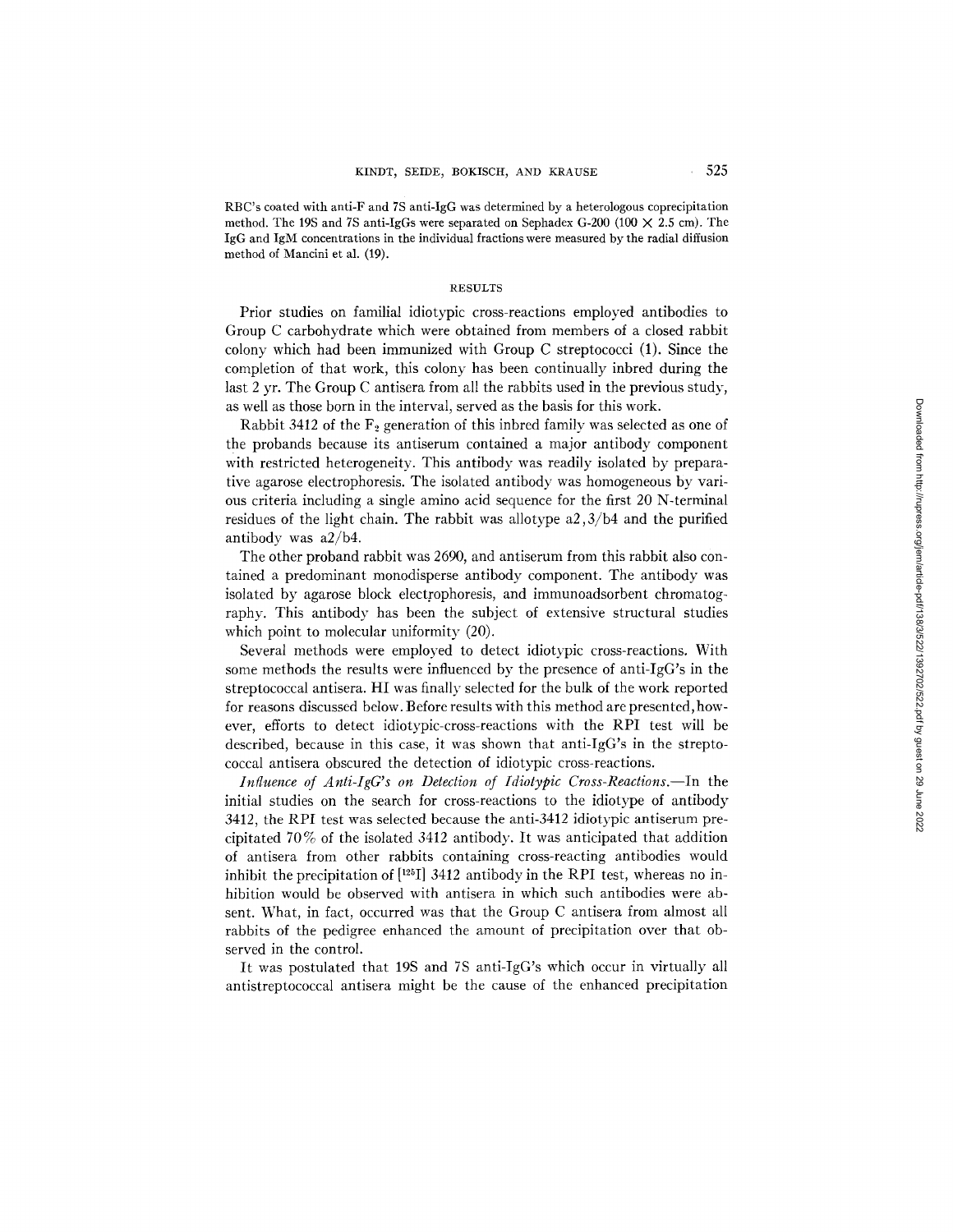observed in the RPI test. To examine this possibility, the RPI test was set up, as usual, with [125I] 3412 antibody and its anti-idiotype. A standard inhibition curve was obtained by addition of increasing amounts of purified unlabeled 3412 antibody. It was shown that the purified antibody contained no anti-IgG's. The inhibition test was repeated, but to each tube was added 12.5  $\mu$ l of a Group C antiserum from a proband rabbit. This antiserum had a hemagglutination titer of 1:2,600, an indication of a high concentration of 19S anti-IgG. This Group C antiserum also contained 13.2 mg/ml of 7S anti-IgG. The amount of [125] 3412 Ab precipitated was enhanced twofold in the presence of the Group C antiserum from this immunized sibling. Addition of as much as  $8 \mu$ g of unlabeled 3412 Group C antibody, an amount which gives nearly 100% inhibition in the control test, did not alter this enhancement. Because of this masking effect, a Group C antiserum, such as the one tested above, could contain as much as 1 mg/ml of an antibody with the 3412 idiotype and not be detected by this RPI test.

The experiment depicted in Fig. 1 was done to determine if either the 19S or 7S anti-IgG was primarily responsible for this enhancement of precipitation. IgG and IgM preparations were isolated from an unrelated Group C antiserum and added to the RPI test containing  $[{}^{125}I]$  3412 streptococcal antibody and anti-3412. While somewhat greater enhancement was seen with the whole



FIG. 1. Enhancement of radioprecipitation of 3412  $[125]$  Ab with anti-3412 by a test antiserum containing 19S and 7S anti-IgG's  $(\bullet - \bullet)$  and IgM  $(\times -\times)$  and IgG  $(\bullet - \bullet)$  fractions from this antisera.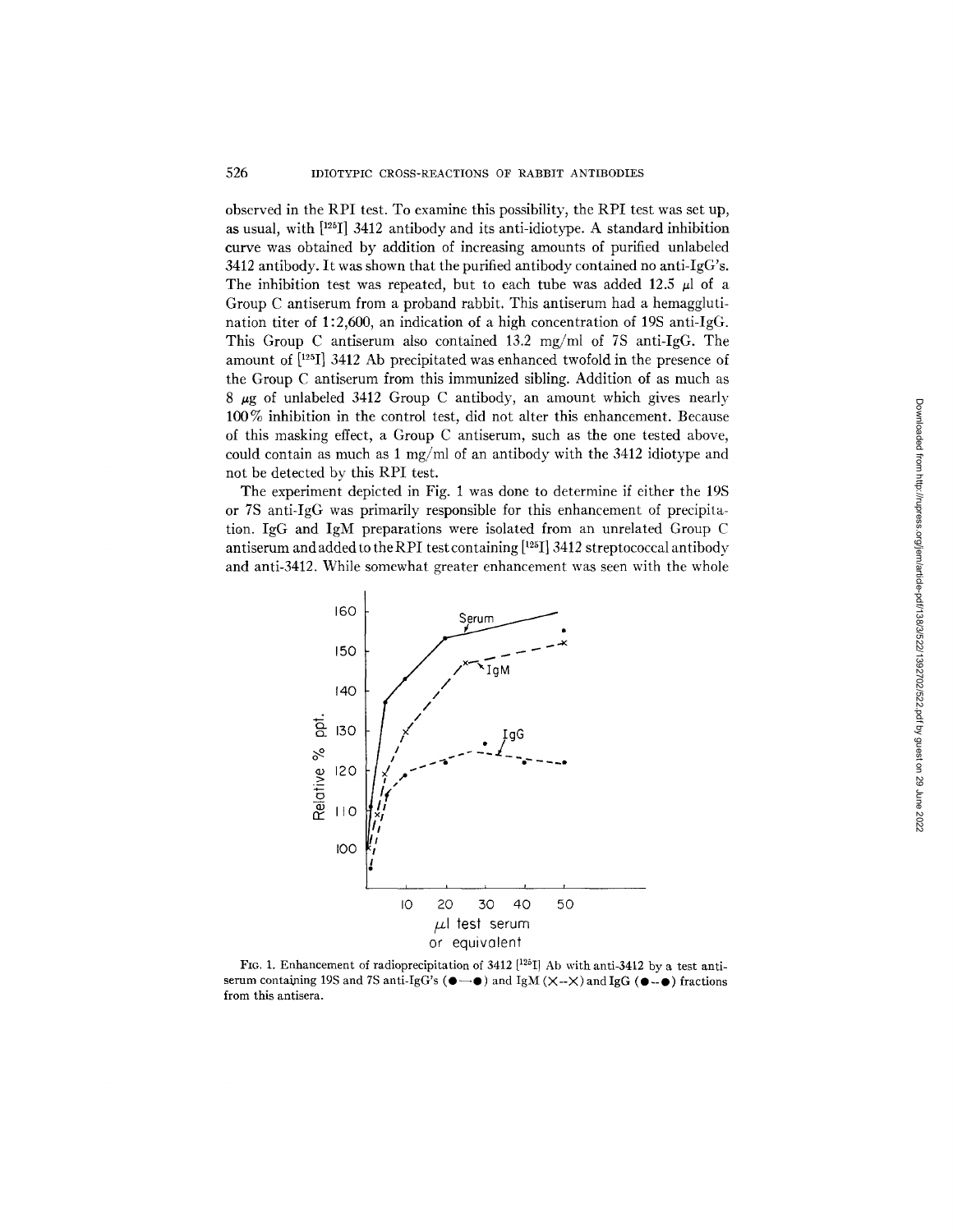serum, the IgM fraction utilized at the original serum concentration was nearly as effective. The IgG fraction was the least effective even though the concentration of the 7S anti-IgG was considerably greater than the 19S. A homogeneous anti-IgG of the IgG class isolated from the serum of rabbit 3387 and added to the RPI test gave the lower level of enhancement similar to that seen with the IgG fraction.

*Detection of Idiotypic Cross-Reactions by the RBI Test.--Because* the anti-IgG's in streptococcal antisera adversely influence the results with the RPI test for detecting idiotypic cross-reactions, the RBI test was used to determine if this interference could be circumvented. The experiment depicted in Fig. 2 indicated that antisera containing anti-IgG's did not mask the inhibition in the RBI test. The inhibition curve, obtained by addition of increasing amounts



FIG. 2. Inhibition of binding of  $[^{125}I]$  3412 Ab to ECF anti-3412 in the presence of buffer ( $\bullet$ ),  $12.5$   $\mu l$   $(\blacktriangle) ,$  and  $25$   $\mu l$   $(\blacksquare)$  of serum with IgM and IgG anti-IgG.

of unlabeled 3412 antibody, is not altered in the presence of streptococcal antisera containing anti-IgG's. The test antiserum used in this experiment was the same as the one used in the RPI experiment described above.

Group C antisera from rabbits related to 3412 were tested by the RBI test for idiotypic cross-reactions with 3412 antibody. 50 antisera from four generations of the family were tested and not one cross-reaction was detected. Such a result suggests that the idiotype of this antibody is rarely expressed even among these relatively inbred rabbits.

The detection of idiotypic cross-reactions is enhanced if the test system employs an immunoglobulin other than the one against which the idiotypic antiserum was prepared. The use of idiotypically cross-reactive proteins for the detection of idiotypic cross-reactions has been well documented by Kunkel and his co-workers (8). It was not possible to employ this approach here, however, because none of the 50 antisera from related rabbits gave a detectable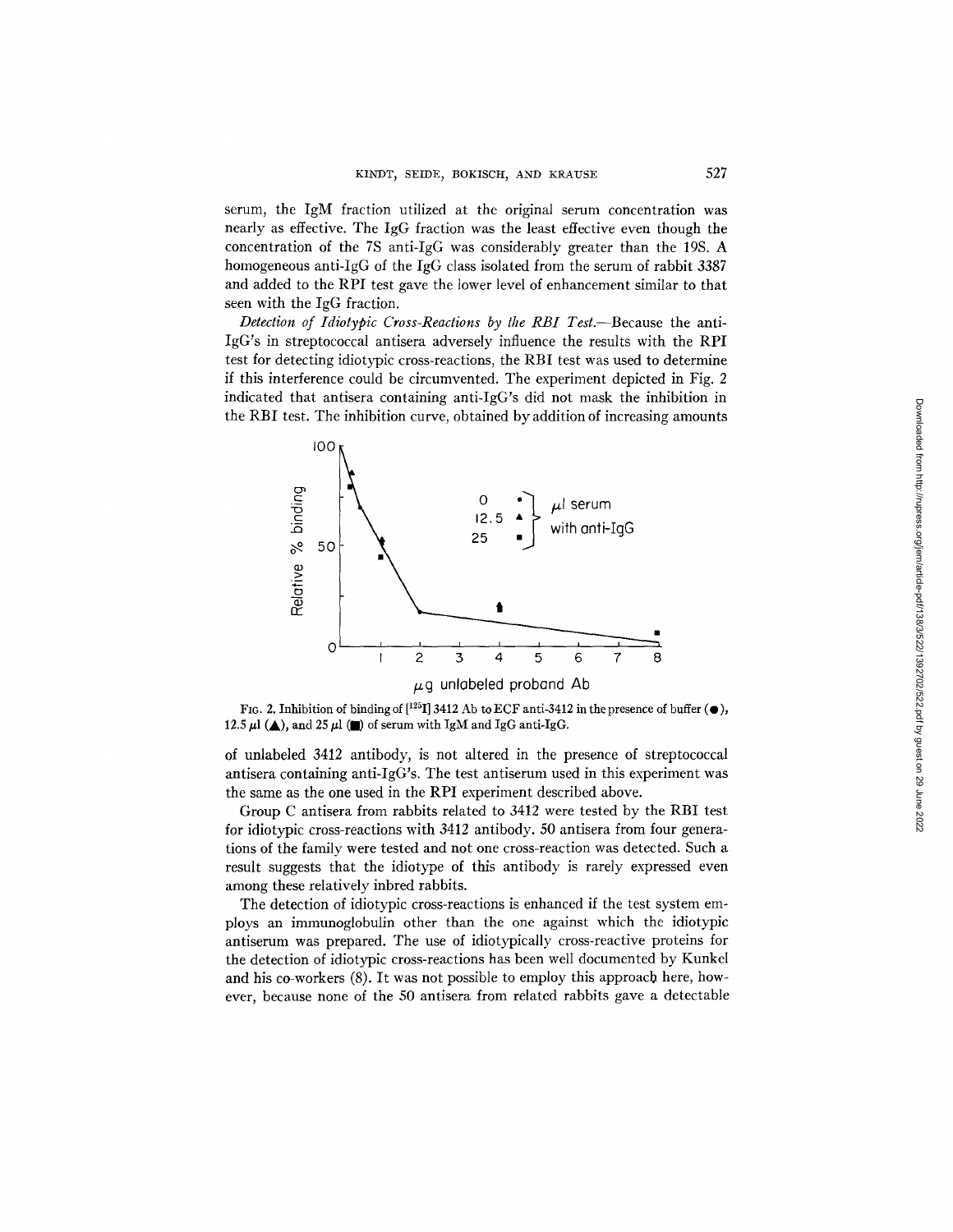cross-reaction with antibody from the proband rabbit 3412. This approach could be used, however, to search for cross-reactions utilizing the proband antibody 2690.

In a previous study which employed idiotypic antisera prepared in guinea pigs (1), it was shown that idiotypic cross-reactions were observed between the Group C antibodies of two siblings, 2459 and 2690. The two antibodies had the same allotypes, gave identical light chain banding patterns in alkaline urea disk gels, and eluted from affinity columns at the same position.

A further comparison of these antibodies was undertaken with anti-2690 idiotypic sera prepared in rabbits. Because the RBI test was not influenced by anti- $IgG$ 's it was used to establish the extent of the cross-reaction between these two similar antibodies. Fig. 3 depicts binding curves of  $[125]$  2690 antibody, 2459 antibody, and a2/b4 pooled IgG to ECF anti-2690. It can be seen that



FIG. 3. Binding of  $[1^{25}I]$  2690 Ab (O),  $[1^{25}I]$  2459 Ab (X--X), and  $1^{25}I$ -pooled a2/b4 IgG ( $\triangle$ ) to increasing amounts of ECF solidified anti-2690.

85 % of the 2690 antibody, 35 % of the 2459 antibody, and virtually none of the a2/b4 pooled IgG was bound to the antiserum.

Next, unlabeled 2459 and 2690 antibodies and the a2/b4 IgG pool were tested for their ability to inhibit the binding of  $[125]$  2690 antibody to the anti-2690. The upper frame of Fig. 4 shows that while unlabeled 2690 antibody is an efficient inhibitor of the binding, the reaction was not inhibited by either 2459 antibody or the a2/b4 IgG pool. However, the lower frame of Fig. 4 shows that when the cross-reacting 2459 antibody was substituted for the 2690 antibody, either unlabeled 2690 antibody or 2459 antibody were equally effective as inhibitors of the binding to the ECF anti-2690. No inhibition was seen with the a2/b4 IgG pool. These data indicate that rabbit 2459 produced a Group C antibody component with similar but not identical idiotypy to that of rabbit 2690.

Inhibition of the radiobinding of  $[125]$  2459 antibody to ECF anti-2690 was next used to detect idiotypic cross-reactions among Group C antibodies from this inbred rabbit family. 15 antisera were tested. Nine were positive and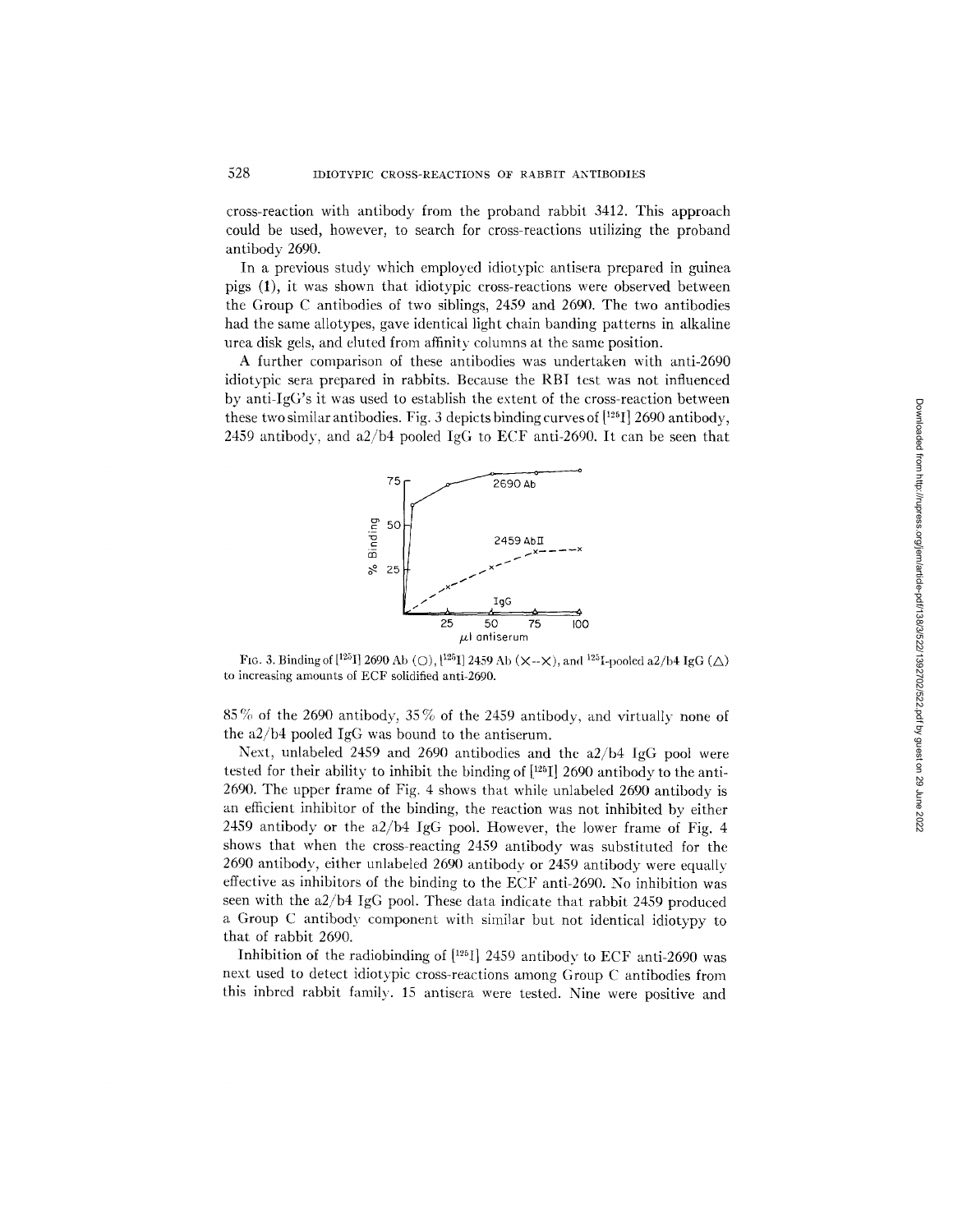six were negative for this idiotype. All were negative when 2690 antibody was used as the radiolabeled antibody. All preimmune sera were also negative as inhibitors of this reaction.

*Detection of Idiotypic Cross-Reactions by the HI Technique.*—Because of limitations in the amount of reagents, the HI technique was used for an extensive search for idiotypic cross-reactions among more than 300 Group C antisera



FIG. 4. Upper frame: inhibition of the binding of  $[1^{25}I]$  2690 Ab to ECF solidified anti-2690 by unlabeled 2690 (O), 2459 (X), and pooled a2/b4 IgG ( $\triangle$ ). Lower frame: inhibition of the binding of  $[1^{25}I]$  2459 Ab to ECF anti-2690 by unlabeled 2690 (O), 2459 (X), and pooled a2/b4 IgG  $(\triangle)$ .

as well as the preimmune sera. The HI test used about one one-hundredth the amount of idiotypic antiserum required in the RBI technique.

Before screening experiments were begun, the HI test was used to compare the specificity of the reactions between anti-2690 idiotype and 2690 antibody to that of the reaction between anti-2690 idiotype and 2459 antibody. The results of these experiments are given in Table I. It can be seen that a high concentration of a2/b4 pooled IgG did not inhibit either reaction. While the 2690 antibody inhibits either reaction with equal facility, 2459 antibody has no inhibitory effect on the reaction of 2690 antibody and anti-2690 idiotype. A purified Group C antibody from rabbit 3413 was not inhibitory, although the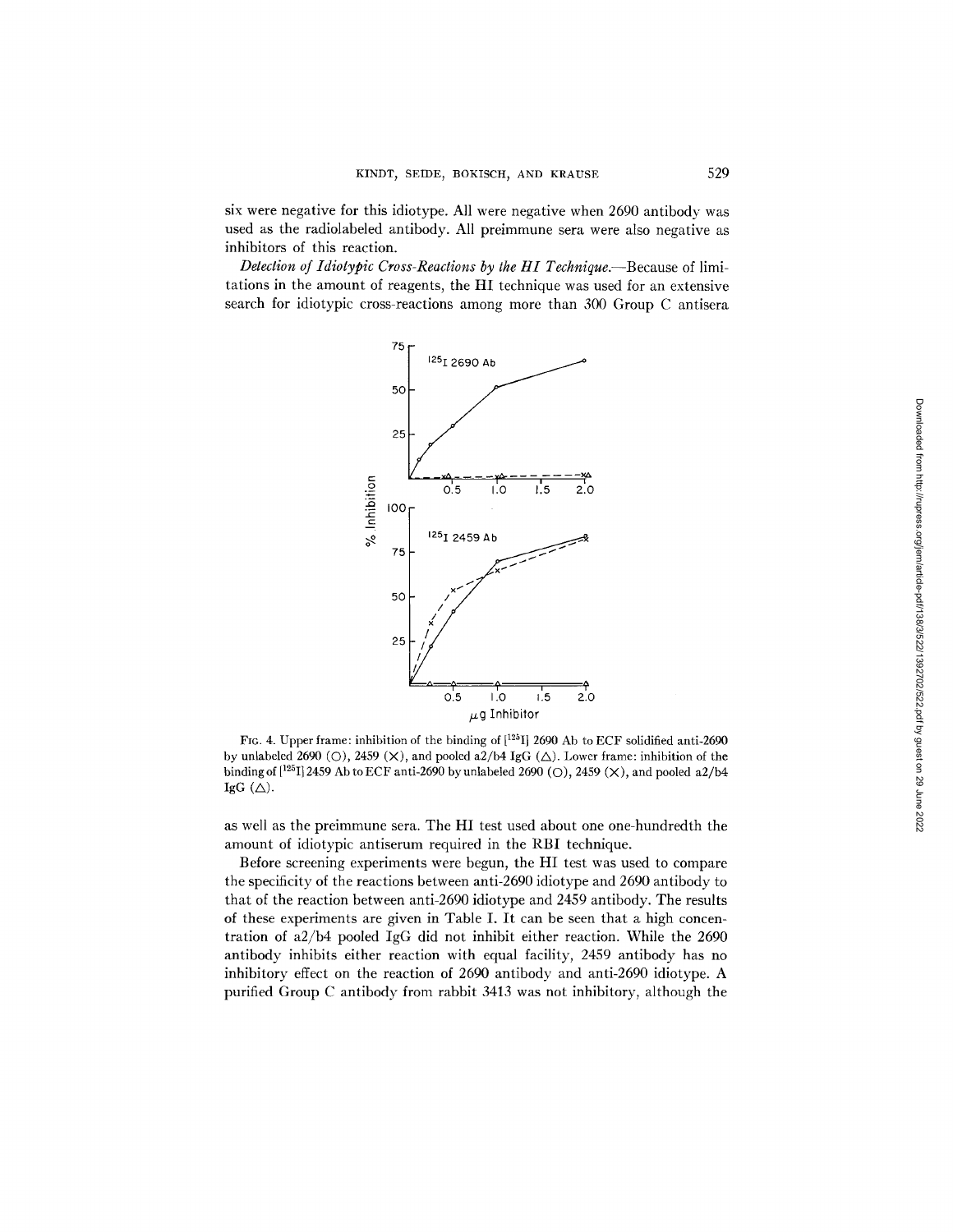light chain had an amino terminal sequence identical for 20 residues to that of antibody 2690. Thus, the data on specificity of the reaction as measured by the HI test are consistent with those obtained using the RBI test.

The heavy and light chains of 2690 antibody were tested as inhibitors of either reaction in order to ascertain whether the idiotypic determinants were composed of sites on both chains or were located on either the light chains or heavy chains. The data of Table I indicate that detection of this idiotype by the HI test requires a specific heavy-light chain combination. The fact that large excesses of isolated chains will inhibit the HI test may be attributable to the contamination of the preparations with intact heavy-light pairs. Such contamination at a level of about  $0.5\%$  could cause the inhibition seen here.

| ARLF |  |
|------|--|
|------|--|

*Specificity of A nti-2690 Idiotype Measured by HI Test Using RBC's Coated with Either 2690 A b or 2459 A b* 

|                      | Concentration to inhibit hemagglutination* |                     |  |
|----------------------|--------------------------------------------|---------------------|--|
| Inhibitor            | Anti-2690, 2690-RBC                        | Anti-2690, 2459-RBC |  |
|                      | $\mu$ g/ml                                 |                     |  |
| $a2/b4$ pooled IgG   | > 24,000                                   | > 24,000            |  |
| 2690 Ab              |                                            |                     |  |
| 2459 Ab              | >2,400                                     |                     |  |
| 3413 Ab <sup>t</sup> | >1,000                                     | >1,000              |  |
| $2690 L*$            | 300                                        | 375                 |  |
| $2690 H*$            | 325                                        | 200                 |  |
| 2690 H and L         | 33                                         | 12                  |  |
| $2690 H + 3413 L$    | 333                                        | 125                 |  |
| 3412 $H+2690$ L      | 160                                        | 30                  |  |

\* All concentrations are given in  $\mu$ g/ml IgG. The H and L chain concentrations are adjusted accordingly. The greater than sign  $(>)$  indicates that no inhibition was seen at the given concentration.

 $\ddagger$  3413 Ab has allotype a3/b4. Both 2459 Ab and 2690 Ab are a2/b4.

There appears to be no doubt that the idiotype of 2690 is related to the immune response to the Group C carbohydrate. No idiotypic cross-specificity could be obtained in any of the preimmune antisera from the rabbits tested. Furthermore, this idiotype was undetected in the antisera from 25 rabbits of allotype a2/b4, all immunized with Group A streptococci. Finally, the antibodies with this idiotypic determinant were specifically absorbed from Group C antisera with the Group C vaccine, but were not absorbed with the Group A vaccine.

Addition of Group C streptococcal antisera that contained high levels of anti-IgG's to the RBC coated with 2459 antibody gave no interference in the test if the antisera were first diluted 1:10 before addition. With this precaution, the HI test could be used as a screening test for the detection of idiotypic cross-reac tions.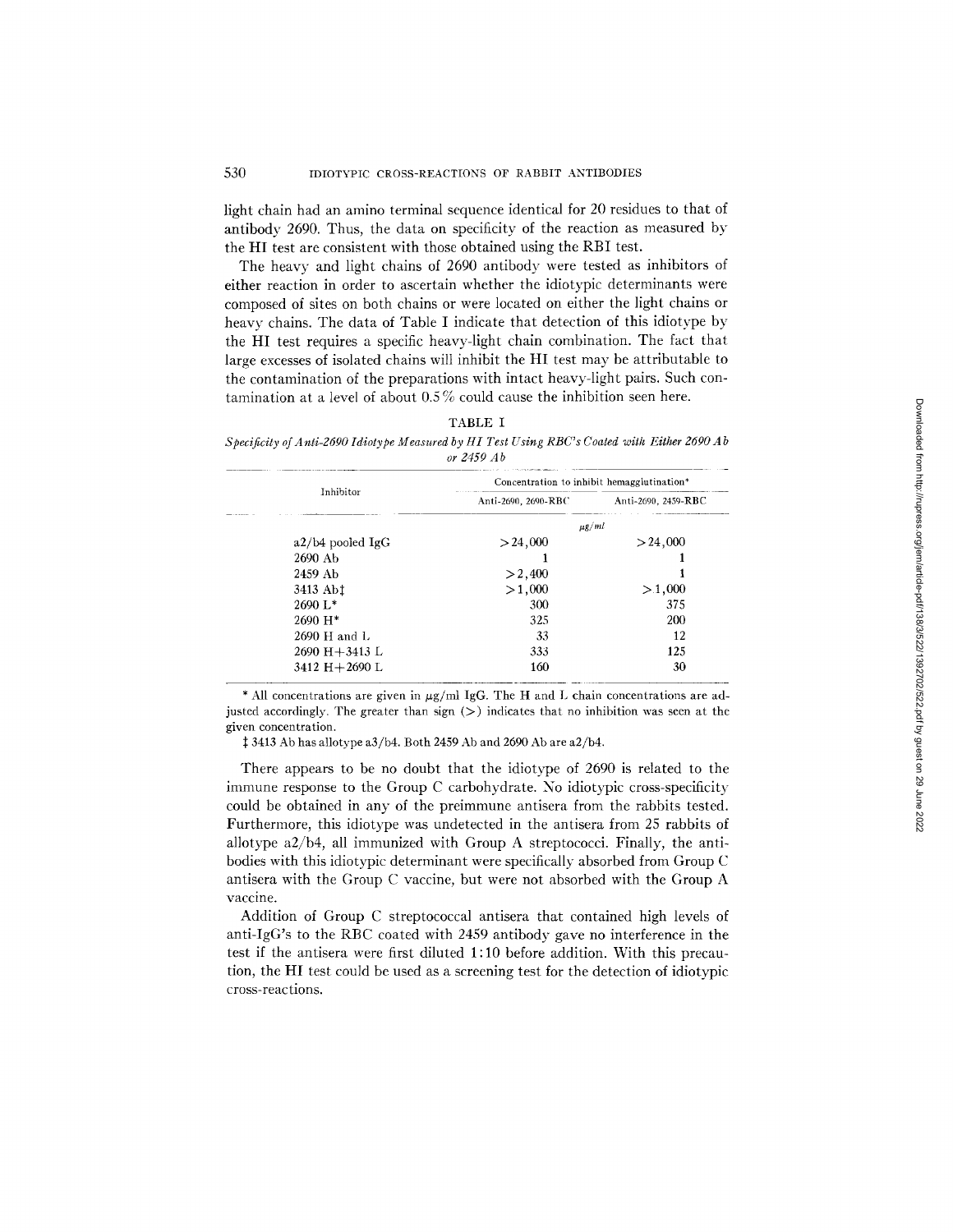Table II lists the presence of the idiotype of antibody 2690 in three groups of rabbits according to their relationship to the proband rabbit 2690. 60% of 80 rabbits directly related to the proband exhibited cross-reactions, while approximately 40% of 53 partially related rabbits expressed this idiotypic cross-specificity. Among the directly related rabbits two had greater than 20 % of their IgG expressing the 2690 idiotypic cross-specificity. Approximately 1% of the nonrelated rabbits produced antibody with cross-specificity to the 2690 idiotype. The majority of rabbits in the nonrelated group were from colonies other than the one at The Rockefeller University.

Table III shows a further breakdown of the rabbits which were directly related to the proband 2690. It should be pointed out that all rabbits, in the directly related group, are progeny of the breeding pair listed on the table as

*Detection of Idiotypic Cross-Specificity by HI Employing a Cross-Reacting Antibody as RBC Coat\** 

| Relationship to proband rabbit 2690 |       |                                                 | Number of rabbits |              |
|-------------------------------------|-------|-------------------------------------------------|-------------------|--------------|
|                                     |       | Expressed level of idiotypic cross-specificity: |                   |              |
|                                     | Total | $>2\%$                                          | $0.1 - 1\%$       | Undetectable |
| Directly related §                  | 80    | 14                                              | 33                | 33           |
| Partially related                   | 53    |                                                 | 21                | 30           |
| Unrelated                           | 97    |                                                 |                   | 96           |

\* The antibody used was from a sibling of the proband 2690.

 $\ddagger$  Method for calculating level of cross-specificity is given in Methods section.

§ This group is further subdivided with respect to relationship to the proband in Table III and by allotype in Table IV.

|| This group comprises  $F_1$  and  $F_2$  offspring from crosses of 2690 siblings to random bred rabbits.

TABLE III

*Relationship to Proband of Directly Related Rabbits\* Tested for Idiotypic Cross-Speclficity* 

| Relationship to proband rabbit 2690 |       | Number of rabbits                              |             |              |
|-------------------------------------|-------|------------------------------------------------|-------------|--------------|
|                                     |       | Expressed level of idiotypic cross-specificity |             |              |
|                                     | Total | $>2\%$                                         | $0.1 - 1\%$ | Undetectable |
| Parents                             |       |                                                |             |              |
| <b>Siblings</b>                     |       |                                                |             | 6            |
| $F_1$ offspring $\ddagger$          | 34    |                                                | 15          | 15           |
| Other                               |       |                                                |             | 12           |

\* All rabbits listed were offspring of the two parents. All rabbits were immunized with Group C streptococci. This represents a further breakdown of the directly related group listed in Table II,

 $\ddagger$  These are offspring from crosses of 2690 with his siblings.

§ This group comprises  $F_1$  anf  $F_2$  offspring from brother-sister crosses of 2690 siblings.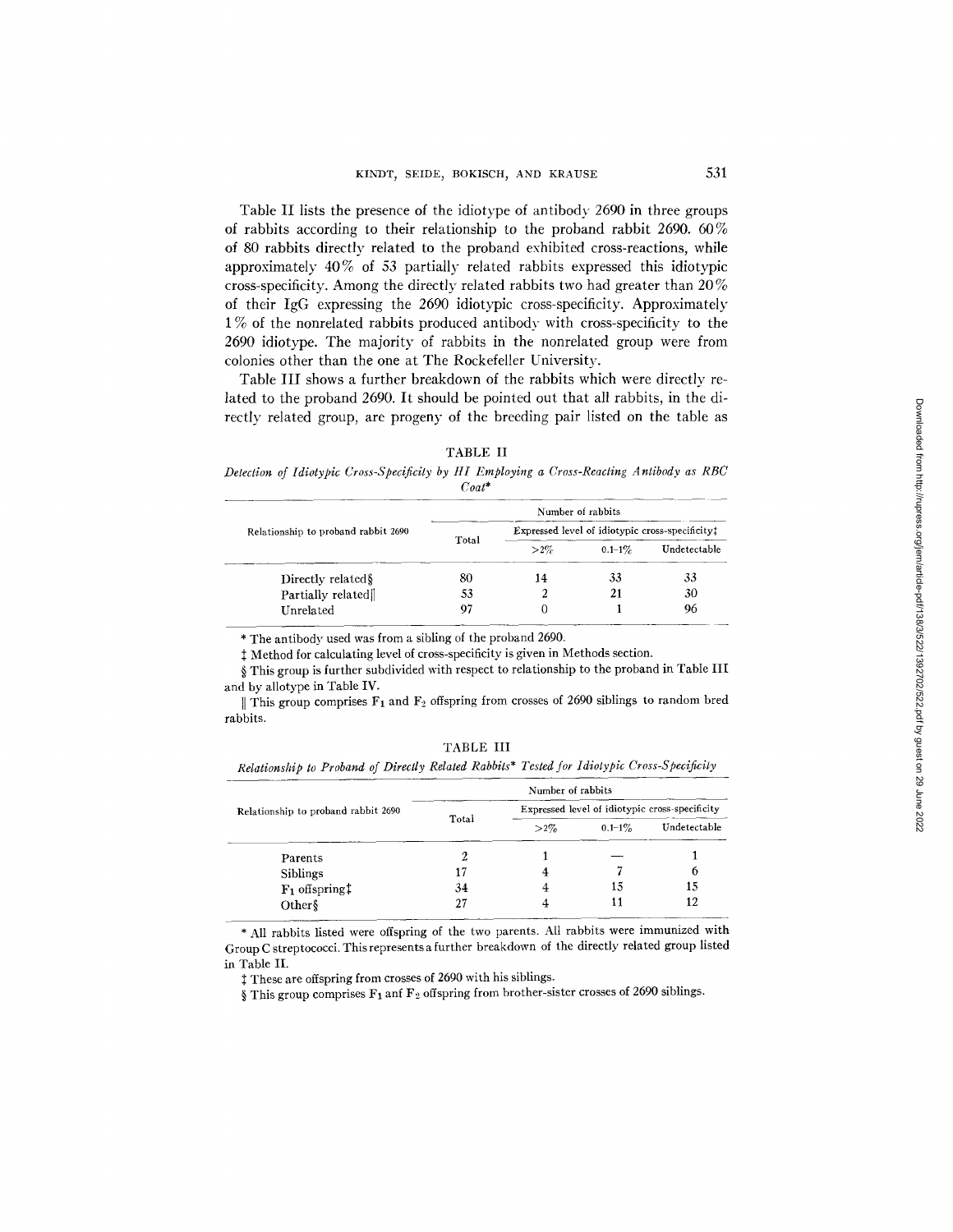parents. The siblings group includes rabbits  $2459$  and  $2690$ . The  $F_1$  offspring group are progeny from matings of the buck 2690 to his sisters. All other rabbits produced in other brother-sister and subsequent breedings of this family are listed in a group termed "other related". There is no preferential expression of the 2690 idiotype among these groups. Further studies are required to define the inheritance patterns of the idiotype and these must consider the variability in idiotypic expression.

The earlier report raised the possibility of associations between idiotypy and allotypy and this was examined in greater detail here. Because the inbred family group contained rabbits of allotypes  $a2/b4$  and  $a2,3/b4$ , the  $F_2$  generation contained rabbits with the allotype  $a3/b4$ . The number of rabbits in each group a allotypic category is listed in Table IV. Tabulated also are the number of rabbits in each category which exhibited idiotypic cross-reactions. Cross-reactions were common for the offspring having the allotypes a2/b4 and a2,3/b4, but were absent in rabbits having the  $a3/b4$  allotype. Although

| Allotype |       | Number of rabbits                              |             |              |
|----------|-------|------------------------------------------------|-------------|--------------|
|          | Total | Expressed level of idiotypic cross-specificity |             |              |
|          |       | $>2\%$                                         | $0.1 - 1\%$ | Undetectable |
| a2/b4    | 39    |                                                | 21          | 12           |
| a2, 3/b4 | 30    |                                                | 12          | 11           |
| a3/b4    |       |                                                |             |              |

TABLE IV *Allotypes of Related Rabbits Tested for Idiotypic Cross-Specificity* 

further documentation is required, this result suggests that the idiotype of the antibody 2690 which has the allotype a2/b4 is linked to the H chain allotype a2.

One exception to the association of the 2690 idiotypic specificity with allotype a2 was found among the antisera from the partially related group (Table II). The rabbit that produced the cross-reacting antibody had allotype a3/b4,9. Two other rabbits in this group that lacked allotype b4 also produced crossreacting antibody. These rabbits were of allotypes a2/b9 and a2,3/b9 respectively. No rabbit in any group that lacked both allotypes a2 and b4 produced idiotypically cross-reacting antibody.

#### DISCUSSION

Any search for the detection of idiotypic cross-reactions among streptococcal group antibodies from immunized rabbits must take into account the possible influence of anti-IgG's on the idiotypic assay. Inhibition of radioprecipitation, for example, was found unsuitable in this study because the IgM anti-IgG in most Group C antisera masked the detection of cross reactions. Such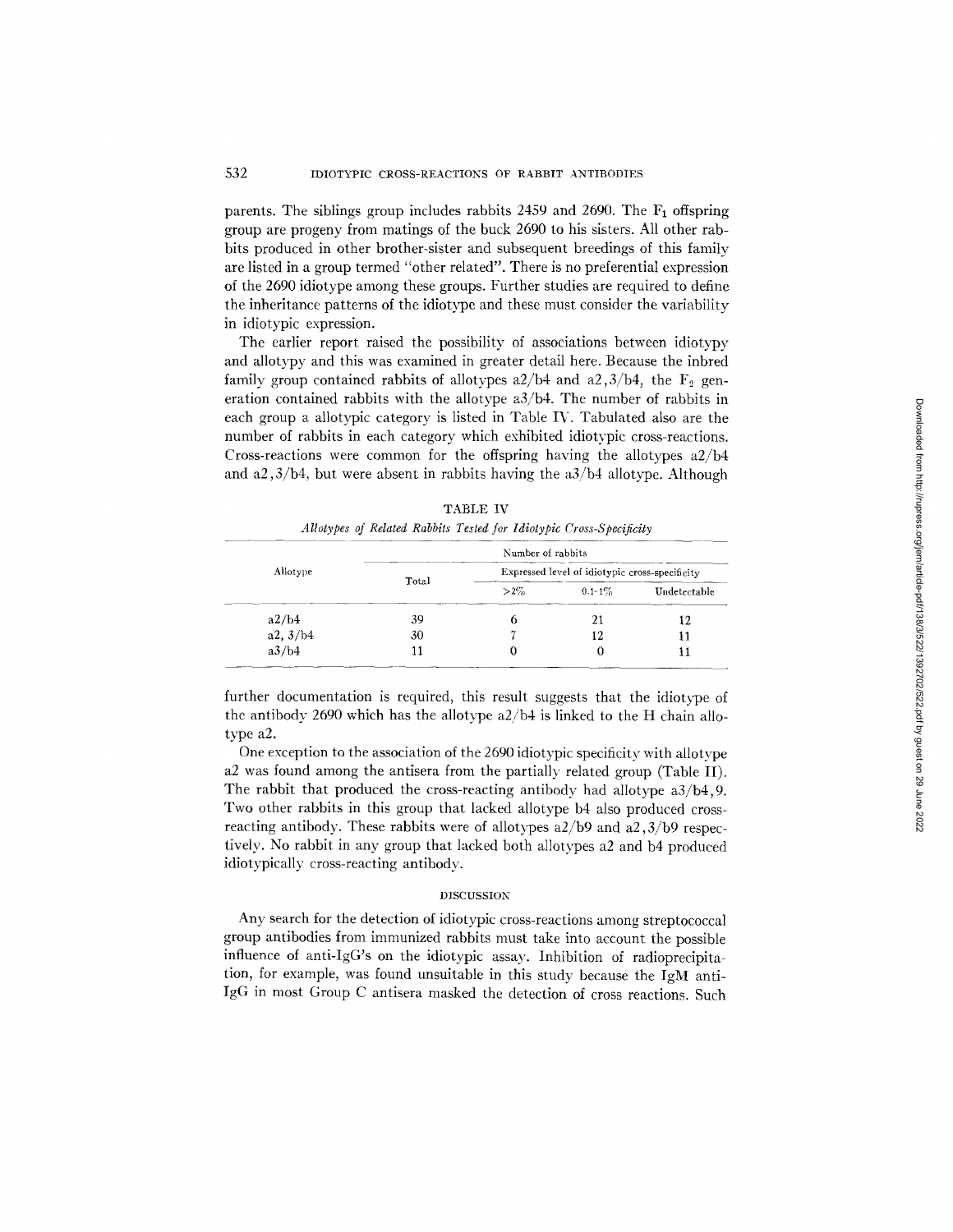interference was not seen with the inhibition of radiobinding assay, and crossreactions could be detected with this system. The anti-IgG's furthermore, had no effect on the hemagglutination inhibition test. This latter test was most widely employed in the search for idiotypic cross-reactions because this method conserved reagents.

At least two major factors influence the occurrence of idiotypic cross-reactions among groups of antibodies or myeloma proteins with antibody activity. Specificity for the same antigen appears to be a major factor in the occurrence of cross-reactions, although exceptions to this have been reported by Oudin and Cazenave (21). In the studies reported here, no idiotypic cross-reactions were seen between antibodies to Group C carbohydrate and antibodies to Group A carbohydrate. Williams et al. (7) observed idiotypic cross-reactions among those IgM proteins with activity for I antigens on red blood cells and more recently, Kunkel et al. (8) showed cross-specificities among a group of IgM proteins having in common activity against  $\gamma$ -globulins. Carson and Weigert (3) showed that mouse antibodies to  $\alpha$ -1,3 dextran and mouse myeloma proteins with activity to this polysaccharide had similar idiotypic specificities. These associations between antibody specificity and idiotypic cross-reactivity strongly indicate participation of the antigen binding sites in the idiotypic marker.

Secondly, the occurrence of idiotypic cross-reactions among antibodies of the same specificity is influenced by genetic factors. Earlier studies with inbred rabbits suggested the inheritance of idiotypic markers of streptococcal Group C antibody (1). Similar studies by Winfield et al. (22) with rabbit pneumococcal antibodies failed to confirm these findings. One possible explanation for the discrepancy between the two studies is that different methods were used to prepare the idiotypic antisera. In the earlier studies with streptococcal antibodies, the idiotypic antisera were prepared in guinea pigs and were subsequently absorbed with pooled rabbit IgG. In the studies with pneumococcal antibodies the idiotypic antisera were prepared in allotypically matched rabbits. The possibility has been raised that the idiotypic antisera prepared in allotypically matched rabbits identify a narrow antigenic marker on the immunoglobulin molecule, whereas the idiotypic antisera prepared in a heterologous species recognize a broad specificity in the variable region (H. G. Kunkel, personal communication). As a consequence, it would not be surprising if an idiotypic antiserum prepared in a heterologous species detected a larger number of cross-reactions than idiotypic antisera prepared in a homologous species.

In the studies reported here, the idiotypic antisera to streptococcal antibodies were prepared in allotypically matched rabbits. Using these antisera idiotypic cross-reactions were commonly observed among Group C antibodies from an inbred rabbit family and rarely observed among the antibodies from unrelated rabbits. For this reason, it appears that differences in the method of preparation of idiotypic antisera is not the explanation for the discrepancy between the findings of the streptococcal system and the pneumococcal sys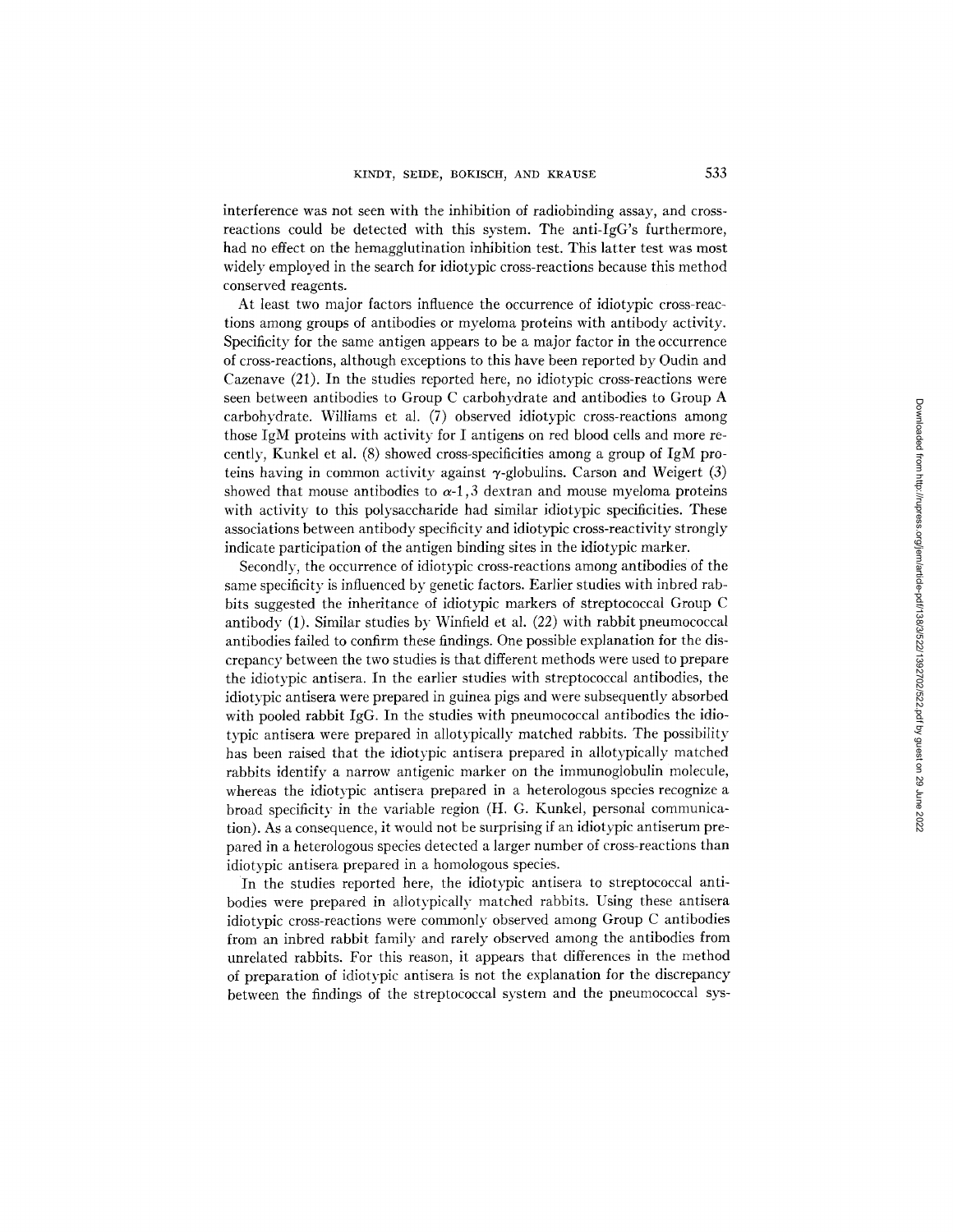tern. There are at least two other explanations which are more likely. The first is that not all idiotypes are equally expressed in a given family of rabbits or in an inbred strain of mice. The second factor is that the two studies used entirely different methods for the detection of idiotypic cross-reactions.

Variation in the expression of an idiotype among immunized inbred animals has been well documented. In the studies reported here, one idiotype was observed in 58% of the related rabbits, whereas another idiotype was not detected in any of these rabbits. Such differences in expression of idiotypy have also been reported by Eichmann (23) for Group A streptococcal antibodies in inbred mice. One of the idiotypes studied by Eichmann was expressed in 80% of the A/J mice and another idiotype was expressed in less than  $20\%$ .

There is one technical aspect concerning idiotypic assays which can have a tremendous influence on the detection of idiotypic cross-reactions. In the studies reported here, no cross-reactions were observed when the RBI test or HI test employed the streptococcal antibody against which the idiotypic antiserum was raised. Cross-reactions were only detected when a second strongly crossreactive streptococcal antibody was employed. This phenomenon was earlier pointed out by Kunkel et al. (8) in their studies of idiotypic cross-specificities among myeloma proteins with activity for similar antigenic determinants. Using this approach, approximately 60% of rabbits related to the proband produced antibodies with idiotypic cross-specificity, whereas approximately  $1\%$  of nonrelated rabbits showed this cross-specificity.

While this is a strong indication for inheritance of determinants of this idiotypic cross-specificity, the exact mode of inheritance is not evident for several reasons. As has already been mentioned, variable expression of the idiotype may obscure patterns of inheritance. Genetic studies are further complicated by the finding that most idiotypic determinants require specific heavy-light chain combinations (24), and heavy and light chain allotypic genes are not linked. In spite of these complications, inheritance of idiotypy has been demonstrated in certain inbred mouse strains  $(2-5)$ . Furthermore, these idiotypes have been shown to be linked in several instances to the  $C_H$  allotype genes (2-4).

Within the family of the proband rabbit studied here, only those rabbits which had allotype a2 produced idiotypically cross-reactive antibodies, whereas the antibodies of the a3/b4 rabbits did not. This suggests linkage between the  $V_H$  allotype and this idiotype, but the subject needs further study. In a partially related group of rabbits, for example, one animal produced cross-reactive antibody although its allotype was  $a3/b4$ , 9. Thus, it cannot be concluded that the gene or genes controlling the synthesis of the idiotype are identical to the genes coding for the  $V_H$  allotype. An instance of an identical idiotype on both an a3 and a group a-negative antibody has been previously observed (15).

Because the family of the proband was homogeneous for light chain allotypes, no data concerning the linkage of the L chain to the idiotype were available. However, among the partially related family members, two animals having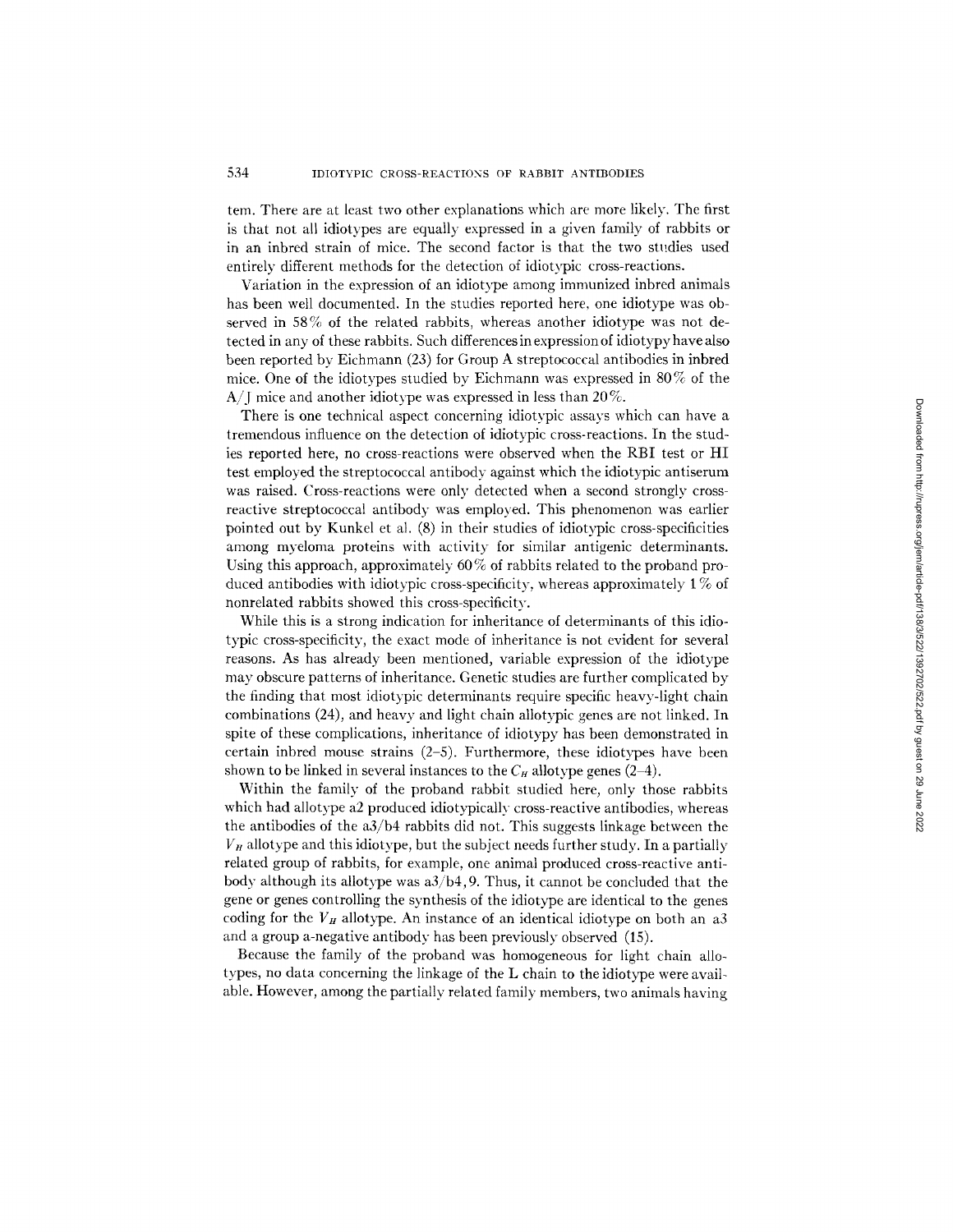the a2 allotype from the 2690 family but lacking b4, showed the presence of antibodies with idiotypic cross-specificity. No rabbit which lacked both a2 and b4 produced cross-reactive antibody.

Perhaps the most perplexing observation in these studies and the studies of others, is the failure to detect cross-reactions by test systems which employ an idiotypic antiserum and the antibody against which it was prepared. This result implies that the V regions of these antibodies are quite similar, but are not identical. If a single germ-line gene encodes a complete  $V$  region, one would expect identical molecules to be inherited. This is not observed, although a number of idiotypically similar antibodies are found in the antisera from the family members. Similar, but not identical, idiotypy would suggest somatic generation of the antibody binding sites as opposed to a strict germ-line inheritance. However, a purely somatic mechanism for generation of binding sites does not explain the familial clustering of cross-specificity. The use of allotypically matched rabbits to prepare anti-idiotypic sera reduced the possibility that subgroup or allotypic differences are involved in these cross-reactions.

Structural comparisons of idiotypically cross-reactive molecules will be necessary to answer these questions. A possible explanation for the idiotypic cross-reactivity observed here is that the antibodies are identical in some, but not all, hypervariable regions. There is some evidence that idiotypic antisera recognize hypervariable regions (8, 25). Genes coding for hypervariable regions could be inherited as episomes as proposed by Wu and Kabat (26). The hypervariable region sequences could then be inserted into discrete predetermined areas of the V regions. This type of mechanism would account for the data reported here as well as results obtained in a previous study (15).

## SUMMARY

Idiotypic cross-reactions among antibodies to Group C streptococcal carbohydrate were studied using idiotypic antisera prepared in allotypically matched rabbits. Antibodies with idiotypic cross-specificity to one proband antibody were detected in 58 % of the antisera from related rabbits, while approximately 1% of nonrelated rabbits produced antibody with this specificity. The crossspecificity was related to the group a  $(V_H)$  allotype of 133 rabbits tested with only one exception.

Studies utilizing antisera against a second proband antibody failed to detect antibodies with idiotypic cross-reactivity among the same group of related rabbits. This result emphasizes the variation in expression of idiotypic determinants of antibodies.

It was further shown that the presence of anti-IgG's in the streptococcal antisera interfere with the detection of idiotypic cross-reactions. These anti-IgG's masked the presence of antibodies with idiotypic cross-specificity when inhibition of precipitation tests were used for their detection.

The authors thank Doctors David Klapper and Klaus Eichmann for their contributions to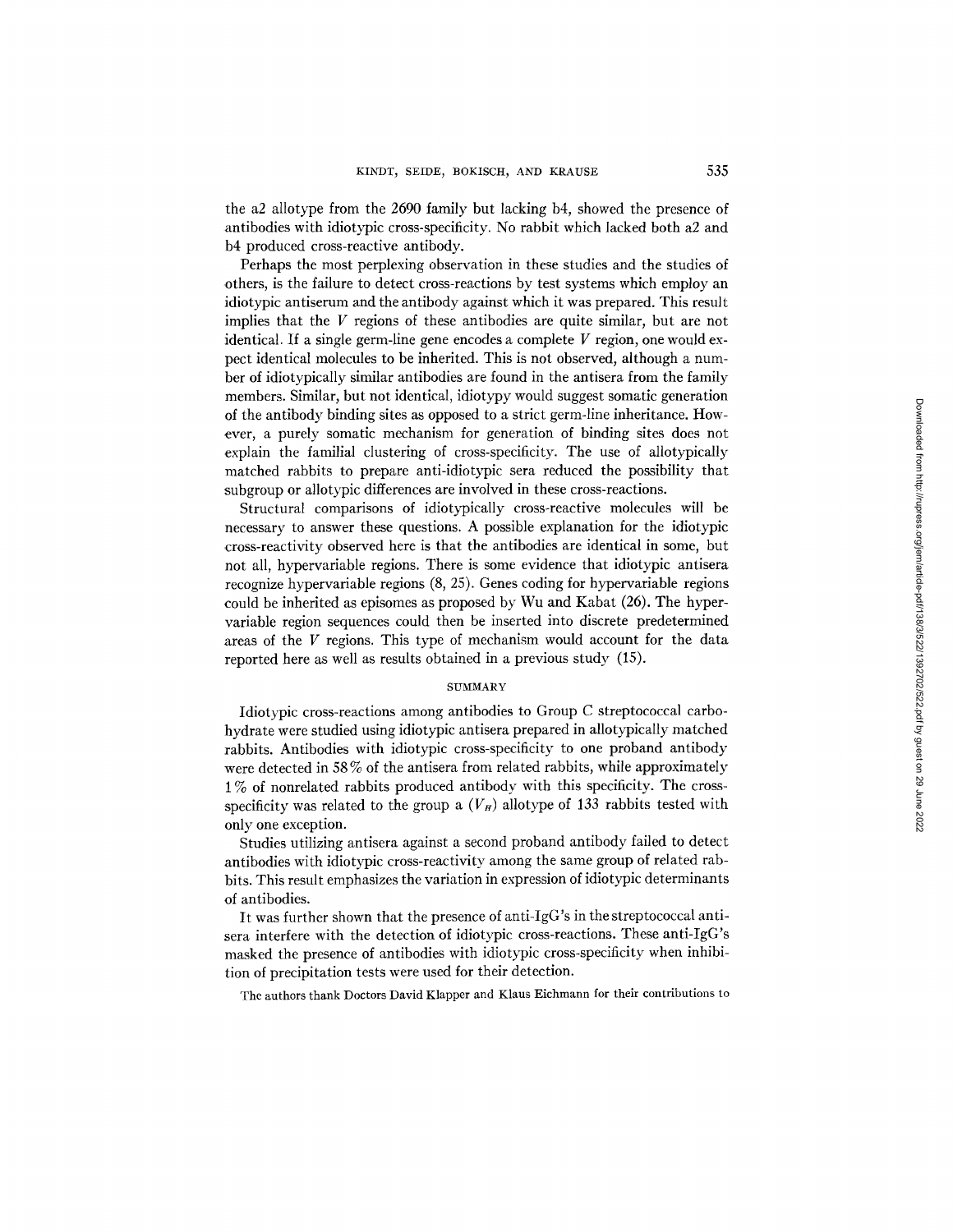this study. The generous gift of antistreptococcal antisera from Dr. Ebbe Kjems of the Statenserum Institute in Copenhagen is gratefully acknowledged.

#### REFERENCES

- 1. Eichmann, K., and T. J. Kindt. 1971. The inheritance of individual antigenic specificities of rabbit antibodies to streptococcal carbohydrates. *J. Exp. Med.* 134:532.
- 2. Pawlak, L., E. Muchinski, A. Nisonoff, and M. Potter. 1973. Evidence for linkage of the  $\lg G_{\rm H}$  locus to a gene controlling the idiotypic specificity of anti-pazo-phenyl-arsonate antibodies in strain A mice. *J. Exp. Meal.* 137:22.
- 3. Carson, D., and M. Weigert. 1973. Immunochemical analysis of the cross-reacting idiotypes of mouse myeloma proteins with anti-dextran activity and normal anti-dextran antibody. *Proc. Natl. Acad. Sci. U. S. A.* 70:235.
- 4. Eichmann, K. 1972. Idiotypic identity of antibodies to streptococcal carbohydrate in inbred mice. *Eur. J. Immunol.* 4:301.
- 5. Briles, D. E., and R. M. Krause. 1972. Mouse antibodies to Group A streptococcal carbohydrate; use of idiotypy to detect inbred strain specificity and to monitor spleen cell transfer in syngeneic mice. *J. Immunol.* 109:1311.
- 6. Brient, B. W., J. Haimovich, and A. Nisonoff. 1971. Reaction of anti-idiotypic antibody with the hapten-binding site of a myeloma protein. *Proc. Natl. Acad. Sci. U.S.A.* 68:3136.
- 7. Williams, R. C., H. G. Kunkel, and J. D. Capra. 1968. Antigenic specificities related to the cold agglutinin activity of  $\gamma$ -M globulins. *Science* (Wash. D. C.). 161:379.
- 8. Kunkel, H. G., V. Agnello, F. Joslin, R. Winchester, and J. D. Capra. 1973. Cross-idiotypic specificity among monoclonal IgM proteins with anti- $\gamma$ -globulin activity. *J. Exp. Med.* 137:331.
- 9. Mole, L. E., S. A. Jackson, R. R. Porter, and J. M. Wilkinson. 1971. Allotypically related sequences in the Fd fragment of rabbit immunoglobulin heavy chains. *Biochem. J.* 124:301.
- 10. Bokisch, V. A., D. Bernstein, and R. M. Krause. 1972. Occurrence of 19S and 7S anti-IgGs during hyperimmunization of rabbits with streptococci. J. *Exp. Med.*  136:799.
- 11. Krause, R. M. 1970. Factors controlling the occurrence of antibodies with uniform properties. Fed. Proc. 29:59.
- 12. Eichmann, K., and J. J. Greenblatt. 1971. Relationships between relative binding affinity and electrophoretic behavior of rabbit antibodies to streptococcal carbohydrates. *J. Exp. Med.* 132:1279.
- 13. Kindt, T. J., R. K. Seide, H. Lackland, and A. L. Thunberg. 1972. Serological identity of the b4 allotypic determinants present on homogeneous rabbit light chains with different N-terminal amino acid sequences. *J. Immunol.* 109:735.
- 14. Fleischman, J. B., R. R. Porter, and E. M. Press. 1963. The arrangement of the peptide chains in  $\gamma$ -globulin. *Biochem. J.* **88:**220.
- 15. Kindt, T. J., D. G. Klapper, and M. D. Waterfield. 1973. An idiotypic cross-reaction between allotype a3 and allotype a-negative rabbit antibodies to streptococcal carbohydrate. *J. Exp. Med.* 137:636.
- 16. Daugherty, H., J. E. Hopper, A. B. MacDonald, and A. Nisonoff. 1969. Quanti-